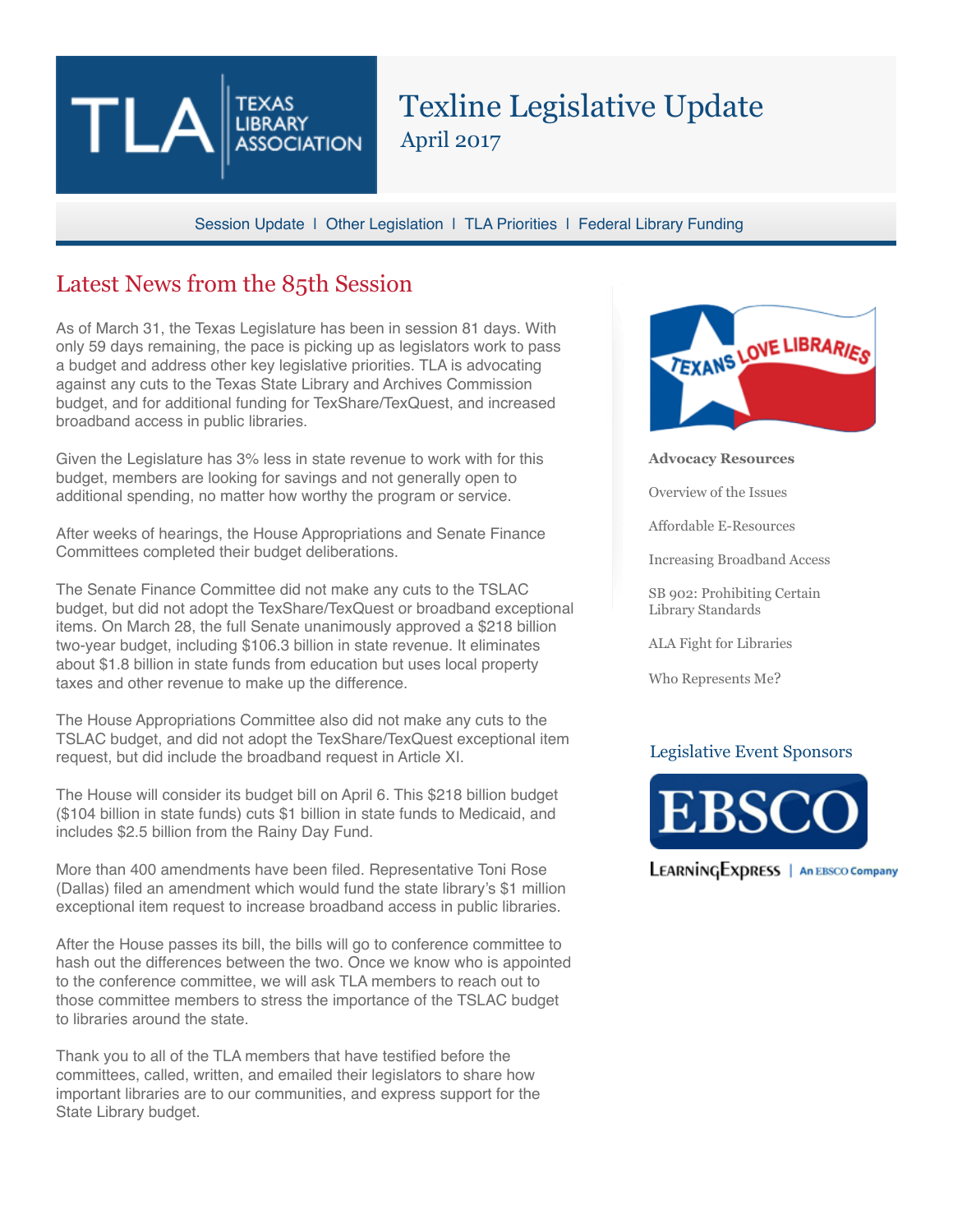## Other Legislation

#### **Visit the Texas Legislature Online to view bill text and status.**

**SB 6** by Sen. Lois Kolkhorst: Relating to regulations and policies for entering or using a bathroom or changing facility; authorizing a civil penalty. The Senate passed the 'bathroom bill' and it has been sent to the House. TLA's Executive Board approved a resolution opposing this bill because it conflicts with the association's core values of diversity and inclusiveness, preempts local control, and negatively impacts the Texas economy.

**SB 196** by Sen. Sylvia Garcia: Relating to the notification requirement if a public school, including an open-enrollment charter school, does not have a nurse, school counselor, or librarian assigned to the school during instructional hours.TLA, TASL and the TASLA are in favor of this bill and requested additional language that more clearly defines librarian as a "librarian licensed under Chapter 21, Subchapter A, Section 21.003 (a), Texas Education Code." Senator Garcia agreed to this clarification and her office is requesting a hearing on the bill, which is in the Education Committee.

**SB 810** by Sen. Lois Kolkhorst: Relating to the use of open educational resources. This bill establishes a grant program administered by the Board of Higher Education to encourage faculty to adopt and develop courses that use only open educational resources; requires institutions of higher education to include whether textbooks are open educational resources, and provide a searchable list of courses and sections of courses that require or recommend only open educational resources. Lastly, the bill directs the State Library to conduct a study to determine the feasibility of creating a state repository of open educational resources. The bill was left pending in the Education Committee.

**SB 902** by Sen. Brian Birdwell: relating to a prohibition on the adoption of certain library standards by the Texas State Library and Archives Commission. This bill would prohibit the State Library from requiring public libraries to meet minimum accreditation standards related to local operating expenditures, collections based on publication dates, hours of operation, and the number or classification of library employees.

TLA is strongly opposed to this bill, because it would diminish the quality of library services and dilute and devalue legitimate public library service by eliminating common baselines for professionalism, services and resources. The bill has been referred to the Senate Business and Commerce committee.

**SB 1364** by Sen. Borris Miles: Relating to the dissemination of information about historically underutilized businesses and the expansion of the small business development center network. This bill directs the Governor's Office of Small Business Assistance to promote the establishment of small business development centers at accessible locations, including public libraries, in areas of the state with the fewest number of historically underutilized businesses. It was referred to the Business and Commerce **Committee** 

**HB 1021** by Rep. John Smithee: Relating to the authorized use of county law library funds. This bill authorizes county commissioners' courts to establish, maintain, and operate with other counties a joint free county law library, and clarifies that county law library funds can be used to establish



#### **Advocacy Resources**

Overview of the Issues

Affordable E-Resources

Increasing Broadband Access

SB 902: Prohibiting Certain Library Standards

ALA Fight for Libraries

Who Represents Me?

### Legislative Event Sponsors



**LEARNINGEXPRESS** | An EBSCO Company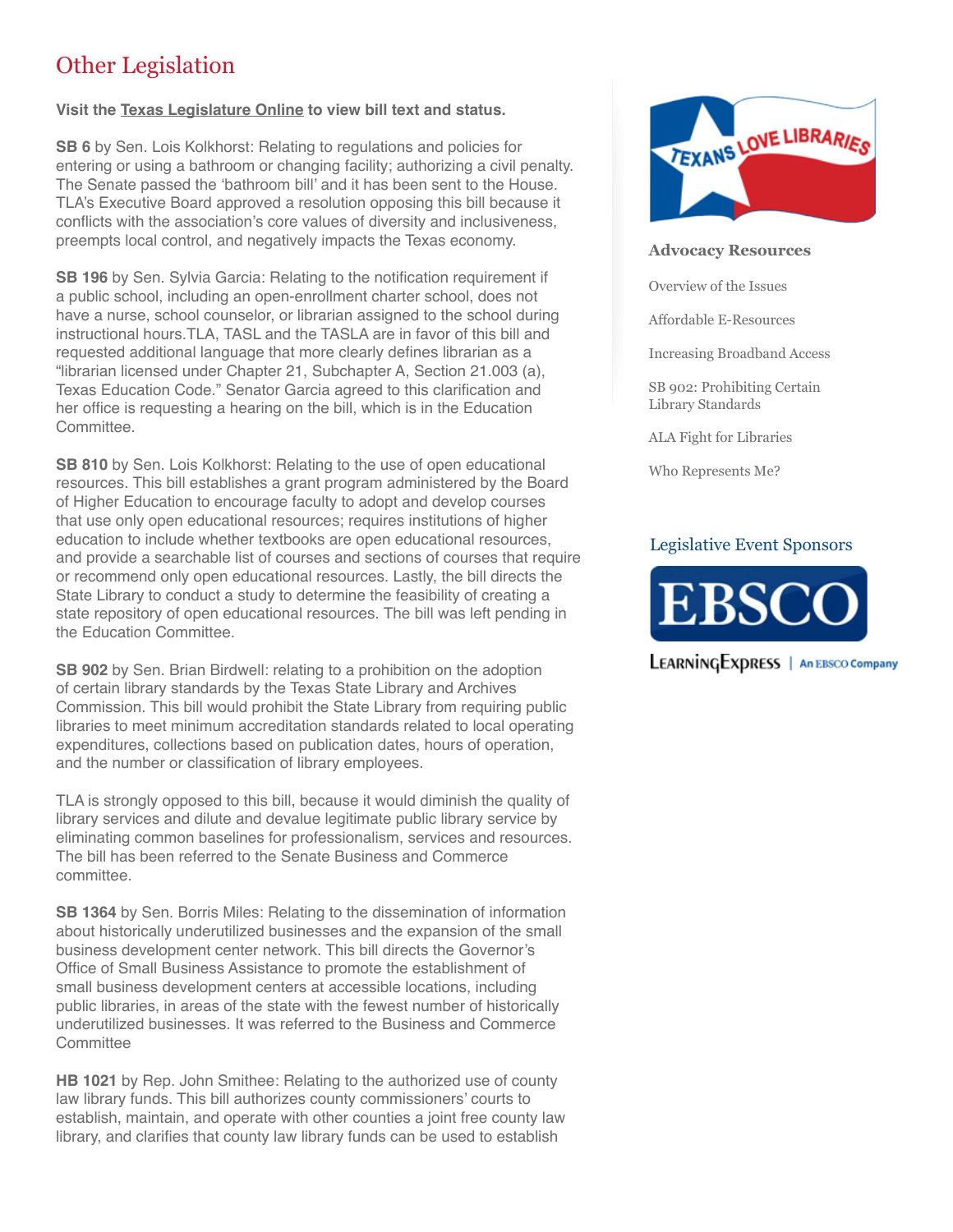and maintain a self-help center to provide resources to residents representing themselves in legal matters. The bill was passed by House Judiciary & Civil Jurisprudence committee and referred to Calendar committee.

**HB 2024** by Rep. Yvonne Davis: Relating to the publication of an image that depicts an individual without the individual's consent; imposing a civil penalty. This bill prohibits the publication of an unauthorized image on the Internet, and defines unauthorized image as "an image that depicts an individual who has not consented to the capture or publication of the image." A business entity that owns or operates a website and receives a request from an individual who is depicted in an unauthorized image, to remove that image, must comply or face penalties.

Rep. Davis' goal is to address bail bonds and revenge porn websites; however, TLA has concerns about the bill as drafted. It is very broad and includes several undefined terms which could have unintended, negative consequences for libraries. We are working with the Representative's staff to seek clarification and modifications to the bill, which was referred to the Business and Industry Committee.

## TLA Priorities

### **Texas State Library & Archives Budget**

The Texas State Library and Archives Commission (TSLAC) budget is submitted with two main parts: the request for the base budget (i.e., the funds needed to continue services and operations at current levels) and the request for exceptional items (i.e., additional funding for existing or new operations).

The exceptional items list provides the means to secure additional support for programming.

TLA supports the TSLAC budget request and all of the exceptional items. Our priority and focus will be on Item #2 to expand TexQuest and TexShare and on Item #5 to increase broadband access.

- Item #1: \$1.6 million to secure state data through computer and physical security
- Item #2: \$8.4 million to expand affordable e-resources in STEM areas for education and workforce readiness through TexQuest and TexShare (download fact sheet)
- Item #3: \$500,000 for market adjustments necessary to recruit and retain personnel to deploy the state's mandated services
- Item #4: \$241,800 to hire two information analysts to help secure the public's access to state and local government records
- Item #5: \$1 million to increase broadband access in Texas communities by encouraging library participation in E-Rate discounts (download fact sheet)



#### **Advocacy Resources**

Overview of the Issues

Affordable E-Resources

Increasing Broadband Access

SB 902: Prohibiting Certain Library Standards

ALA Fight for Libraries

Who Represents Me?

## Legislative Event Sponsors



LEARNINGEXPRESS | An EBSCO Company